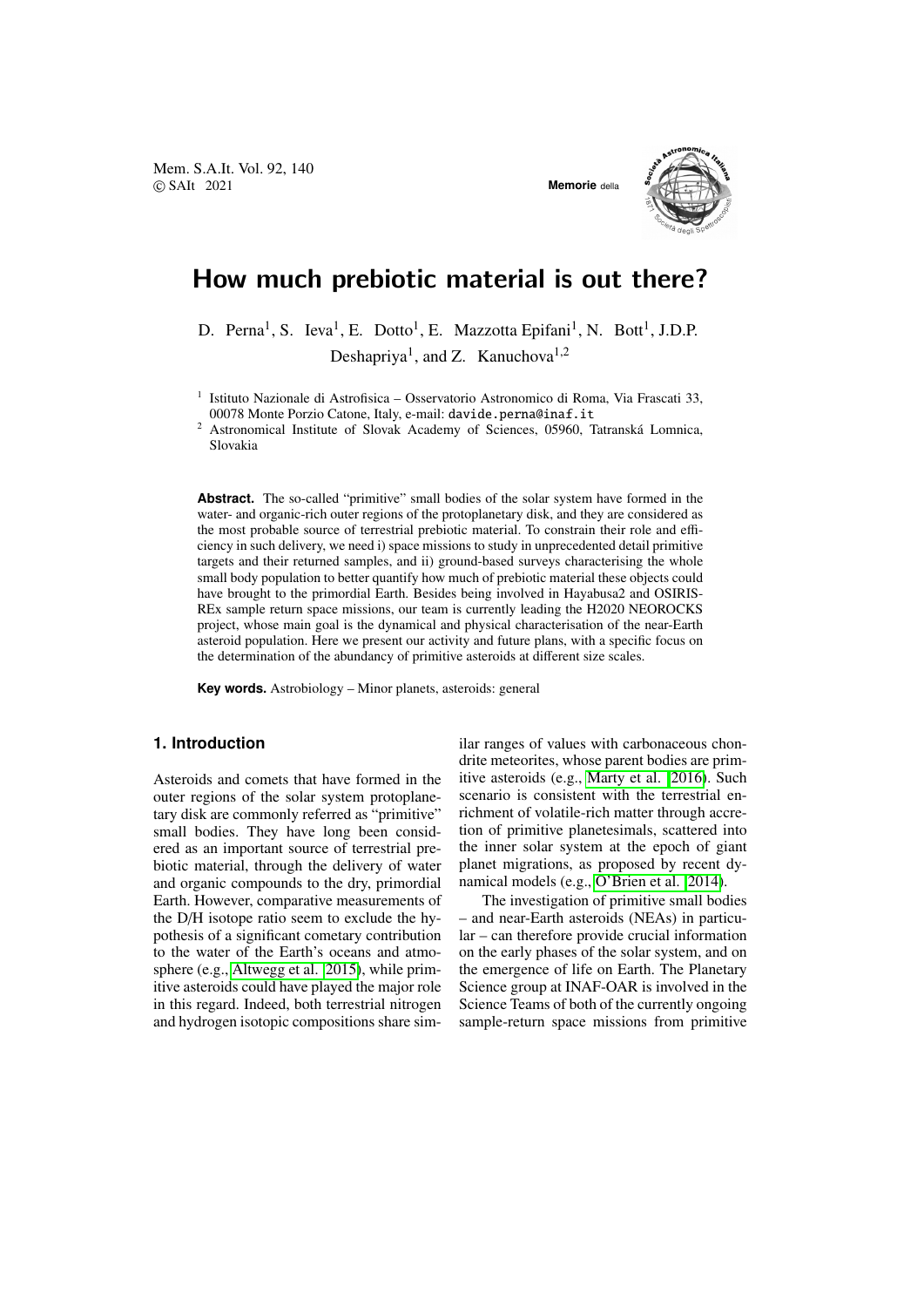NEAs, namely JAXA Hayabusa2 and NASA OSIRIS-REx. As outlined in Section [2,](#page-1-0) space missions to primitive asteroids are necessary to study in unprecedented detail selected targets and their returned samples. In parallel, we are deeply involved in ground-based surveys to characterise the global NEA population (cf. Section [3\)](#page-1-1), which are fundamental to better quantify how much of prebiotic material these objects could have brought to the primordial Earth.

### <span id="page-1-0"></span>**2. Space exploration and sample-return from NEAs**

Sample-return space missions from primitive NEAs give us the unprecedented possibility to perform detailed laboratory investigations of unaltered samples – unlike carbonaceous chondrite meteorites which are altered during their atmospheric entry, or terrestrial weathering once fallen. In this way, an important ambiguity is removed in assessing the contribution of primitive small bodies to the origin and evolution of life on Earth.

In 2018-2019, Hayabusa2 orbited the primitive asteroid Ryugu and performed two separate touchdowns to collect sample materials, which have been safely returned to Earth in December 2020 through a re-entry capsule. The mission has therefore been extended and will reach in 2031 the NEA 1998 KY26, after a flyby of the NEA 2001 CC21 in 2026. OSIRIS-REx reached the primitive asteroid Bennu in December 2018 and collected samples from its surface in October 2020. Their return to Earth is planned for September 2023.

Waiting for the results that will come from the accurate laboratory analysis of the collected samples, the remote-sensing data obtained by Hayabusa2 and OSIRIS-REx already provided evidence that carbon-rich and hydrated materials are abundant and widespread over both Ryugu and Bennu (e.g., [Kitazato](#page-3-3) [et al. 2019;](#page-3-3) [Simon et al. 2020\)](#page-3-4). However, despite the many similarities shared by these two asteroids, a striking difference emerged for what concerns their surface hydration levels, with Ryugu being significantly drier than Bennu (e.g., [Hamilton et al. 2019;](#page-3-5) [Kitazato et](#page-3-6) [al. 2021\)](#page-3-6).

Such findings highlight the importance of programming further space missions to primitive asteroids, to characterize with groundbreaking detail their physical diversity (and astrobiological relevance), which may be due to parent asteroids properties and/or different evolutionary processes. However, it should be noted that current propulsion technologies make only a few tens of primitive NEAs accessible for robotic exploration (e.g., [Ieva et al.](#page-3-7) [2020\)](#page-3-7).

#### <span id="page-1-1"></span>**3. Ground-based studies of NEAs**

Ground-based surveys are necessary to characterise the NEA population at large, investigate their composition distribution at different size scales, then better evaluate the asteroid contribution in bringing volatile- and organic-rich material to the primordial Earth.

We stress that disk-averaged spectroscopic observations from Earth observatories still have the potential to reveal important information about NEA compositional nature. For example, [Perna et al.](#page-3-8) [\(2017\)](#page-3-8) used ESO-VLT data of Ryugu to predict a relatively homogeneous surface composition, similar to unusual/heated CM and CI carbonaceous chondrites (Fig[.1\)](#page-2-0). Such results have been strengthened by the analysis of data from the NIRS3 spectrometer onboard Hayabusa2 [\(Kitazato et al. 2019\)](#page-3-3), evidencing that the weak intensity of the 2.72 micron absorption feature (associated to the ubiquitous presence of hydroxyl–bearing minerals over the surface) is similar to that of thermally and/or shock-metamorphosed CM/CI chondrite meteorites.

Current NEA discoveries mainly concern small-to-tiny objects (in the  $10^0$ - $10^2$  m size range) close approaching the Earth. The investigation of such small-sized NEAs – associated to higher impact frequencies – is necessary to properly evaluate the asteroidal contribution to the delivery of volatiles and organics to the early Earth. More in general, the proximity of NEAs gives us the opportunity to study the size-dependency of several asteroid physical properties. Reflectance spectroscopy is par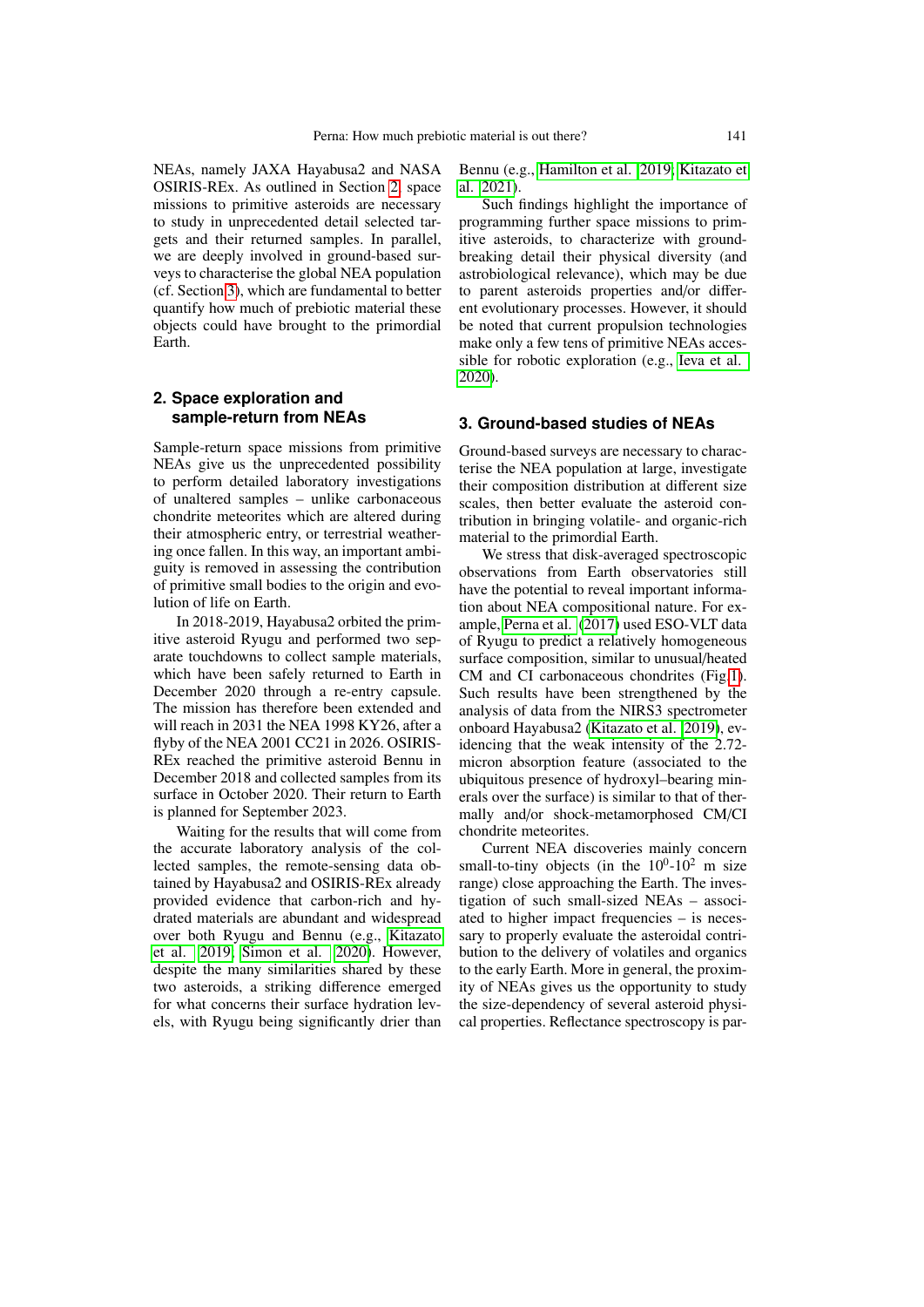ticularly useful in this sense, as it allows the taxonomic classification to be determined and provides clues about the surface composition, mineralogy and scattering properties.

Unfortunately, small NEAs become bright enough for physical characterization only for very short time spans, during their close approaches with our planet. For this reason, the fraction of NEAs with assigned taxonomic class (with respect to the known population in the same size range) drops from about  $\frac{1}{3}$ for km-sized bodies to about  $\frac{1}{100}$  for objects smaller than 300 m.

To reduce this deficiency, we recently performed a spectroscopic survey at ESO-NTT fully dedicated to the characterization of small, newly-discovered NEAs [\(Perna et al. 2018\)](#page-3-9). We found a peculiar taxonomic distribution, with respect to larger NEAs, with a particular abundance of the very primitive and organicrich D-type asteroids. In the same work we have also proposed a novel way to distinguish primitive asteroids in the X-complex (including objects of either carbonaceous, silicaceous, enstatitic, or metallic nature), by the absence of spectral reddening at increasing solar phase angles (Fig[.2\)](#page-2-1). In [Ieva et al.](#page-3-7) [\(2020\)](#page-3-7) we extended our survey with new TNG observations as well as literature data, for a total of 1081 NEAs under analysis. In this way, we could confirm that primitive asteroids (D-, K-, L-types) – despite their observational bias, as they present lowalbedo surfaces – seem more abundant at small sizes (corresponding to larger absolute magnitudes H, cf. Fig[.3\)](#page-3-10).

What the above may suggest is that the asteroidal contribution to the delivery of the prebiotic material to the primitive Earth could be more important than foreseen prior of our observations. We should however keep in mind that these results are based on still limited statistics, with many taxonomic classes populated by few tens of NEAs only. More data are crucial to further test and extend such findings.

### **4. Future perspectives**

As outlined in the previous sections, systematic and rapid-response physical observations of newly-discovered NEAs are necessary in or-



<span id="page-2-0"></span>Fig. 1. VLT X-shooter reflectance spectra of Ryugu, shifted by 0.8 for clarity. Regions affected by strong atmospheric absorption have been cut out. Superimposed are the spectra of thermally altered samples of the CM carbonaceous chondrite Murchison, from the RELAB archive [\(Pieters &](#page-3-11) [Hiroi 2004\)](#page-3-11). Figure adapted from [Perna et al.](#page-3-8) [\(2017\)](#page-3-8).



<span id="page-2-1"></span>Fig. 2. Visible spectral slope vs. phase angle for D-, X- and C-type NEAs observed within our ESO-NTT survey. Linear fits are also reported. On average, low-albedo asteroids (C-complex and D-types) seem to show no phase reddening, suggesting a new way to discriminate primitive objects within the X-complex, whenever measurements are available spanning a wide range of phase angles. Figure adapted from [Perna et al.](#page-3-9) [\(2018\)](#page-3-9).

der to not leave the characterization rate behind the discovery rate, and significantly increase the available statistics on small-sized asteroids.

This is one of the main goals of the NEOROCKS (NEO Rapid Observation, Characterization and Key Simulations) project. Started in 2020 and funded by the European Commission H2020 programme, NEOROCKS is an international project involving 14 part-